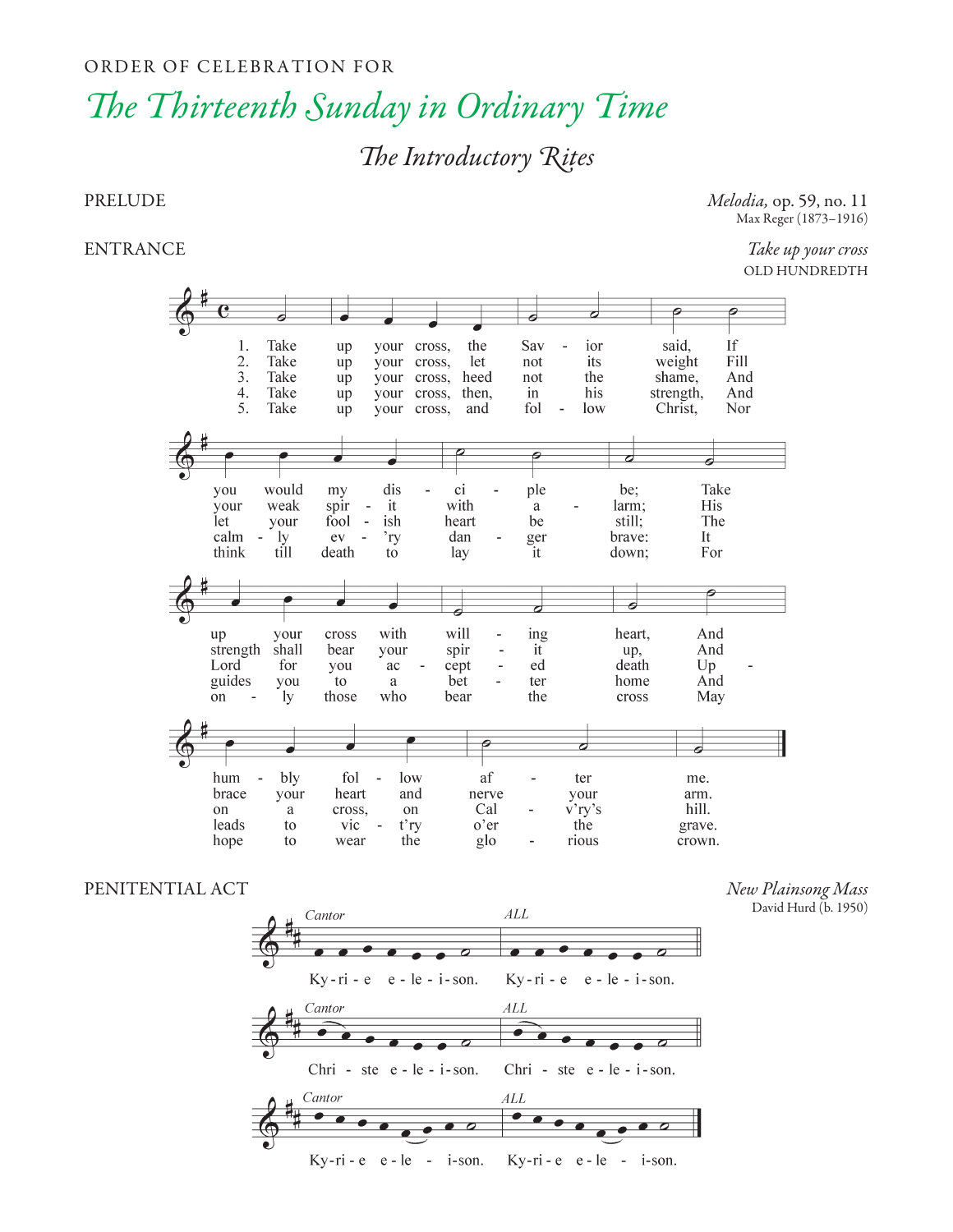

*e Liturgy of the Word*

FIRST READING II Kings 4:8-11

RESPONSORIAL PSALM Psalm 89



J. Robert Carroll (b. 1942)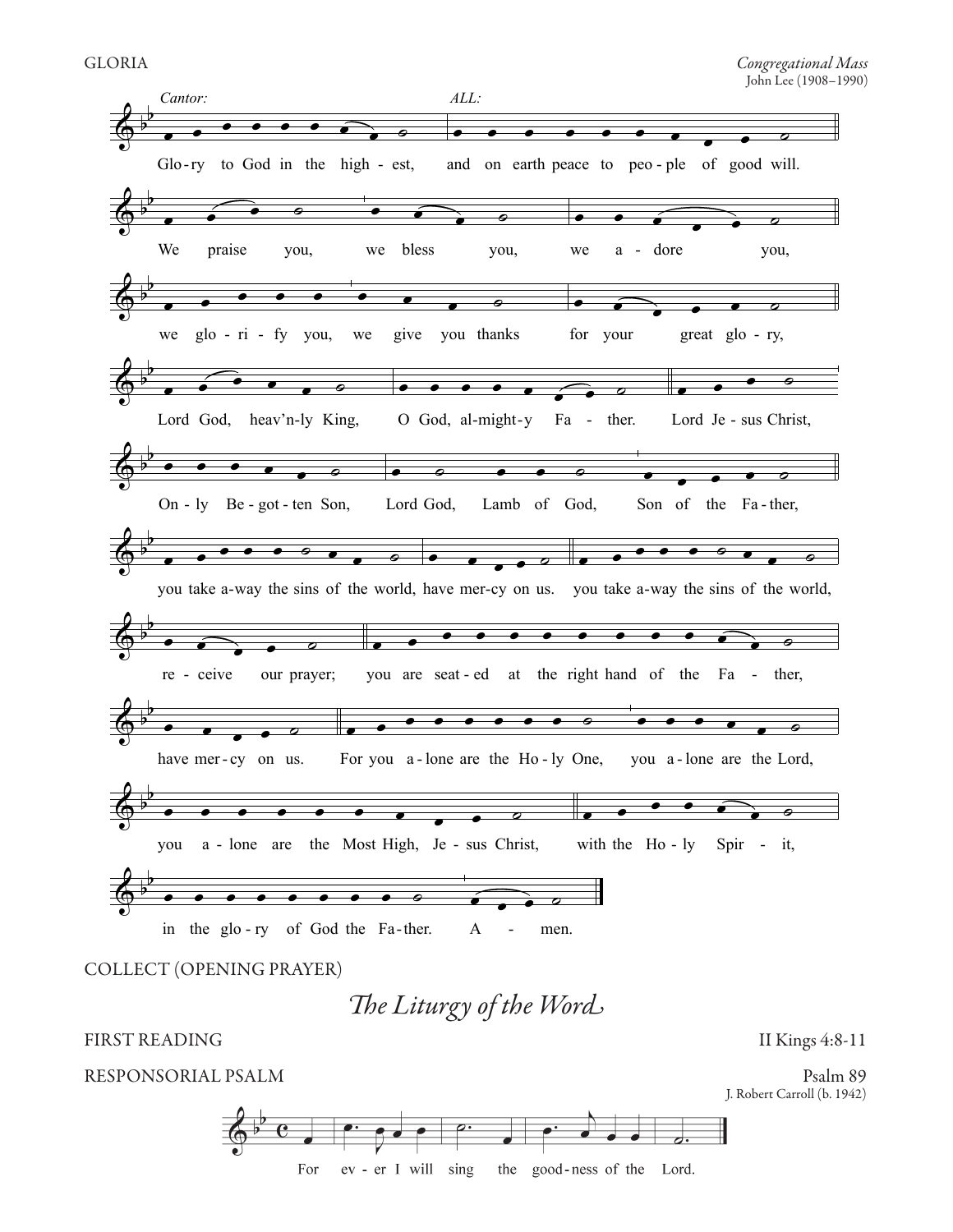

HOMILY Father Michael G. Ryan

### PROFESSION OF FAITH

I believe in one God, the Father almighty, maker of heaven and earth, of all things visible and invisible. I believe in one Lord Jesus Christ, the Only Begotten Son of God, born of the Father before all ages. God from God, Light from Light, true God from true God, begotten, not made, consubstantial with the Father; through him all things were made. For us men and for our salvation he came down from heaven, ALL BOW and by the Holy Spirit was incarnate of the Virgin Mary, and became man. ALL STAND UPRIGHT For our sake he was crucified under Pontius Pilate, he suffered death and was buried, and rose again on the third day in accordance with the Scriptures.

He ascended into heaven and is seated at the right hand of the Father. He will come again in glory to judge the living and the dead and his kingdom will have no end.

I believe in the Holy Spirit, the Lord, the giver of life, who proceeds from the Father and the Son, who with the Father and the Son is adored and glorified, who has spoken through the prophets.

I believe in one, holy, catholic and apostolic Church. I confess one Baptism for the forgiveness of sins and I look forward to the resurrection of the dead and the life of the world to come. Amen.



*The Liturgy of the Eucharist*

### PREPARATION OF THE ALTAR AND THE GIFTS

Offertory "Lift thine eyes" from *Elijah*Felix Mendelssohn (1809–1847)

> Lift thine eyes to the mountains, whence cometh help. Thy help cometh from the Lord, the Maker of heaven and earth. He hath said, thy foot shall not be moved. Thy Keeper will never slumber.

GOSPEL Matthew 10:37-42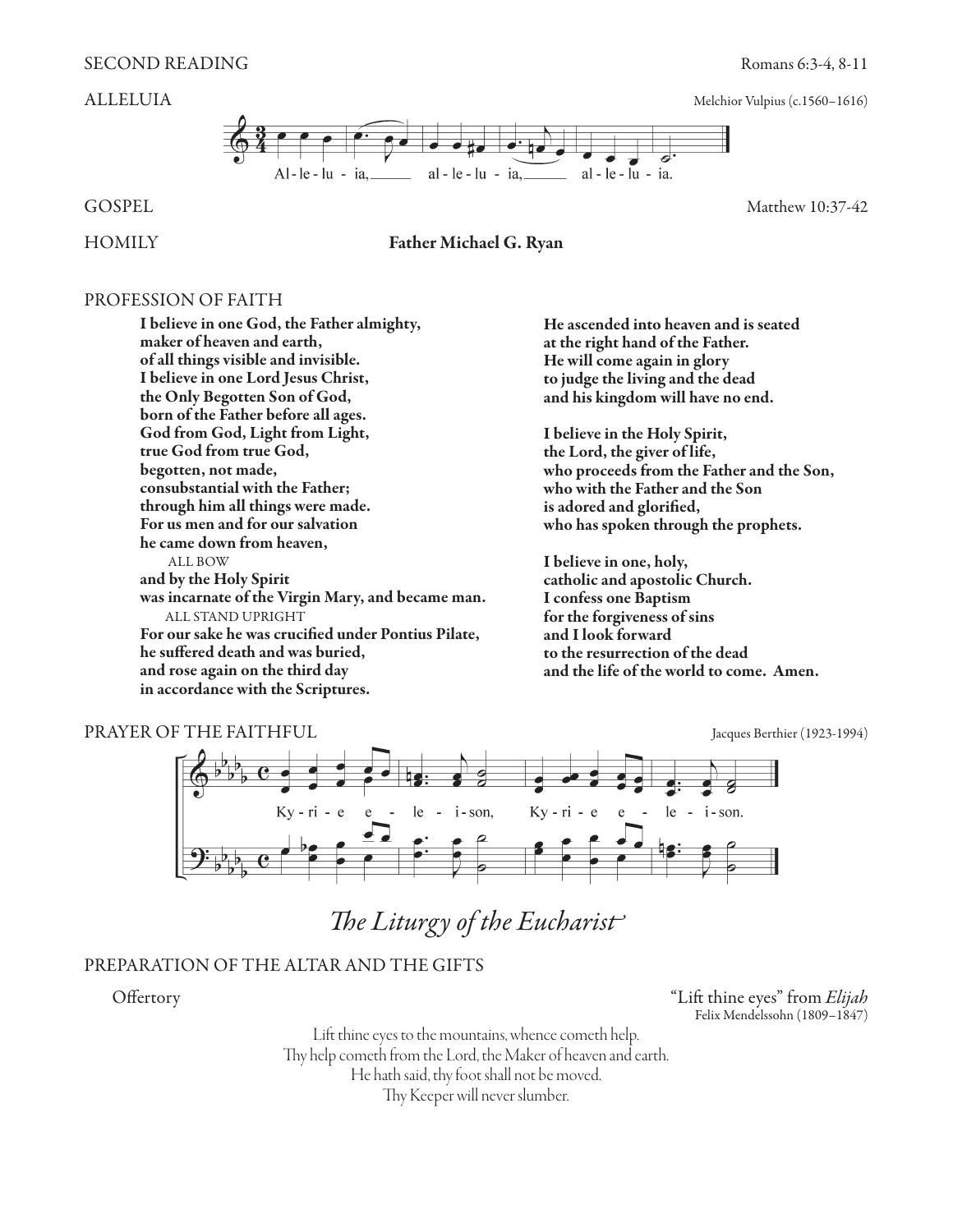

ACKNOWLEDGEMENTS: Psalm Response by Carroll, Penitential Act and Agnus Dei from *New Plainsong Mass* by Hurd, Eucharistic acclamations from *Corpus Christi Mass* by Proulx, copyright © 1986, 2010 by GIA Publication, Inc., Chicago, IL. Reprinted under OneLicense.net #A706828. All rights reserved. Prayer of the Faithful response by Jacques Berthier, copyright © 1978, 1980, and 1981, Les Presses de Taizé (France), GIA Publications, Inc., Chicago, IL, exclusive agent. Reprinted under OneLicense.net #A706828. All rights reserved.